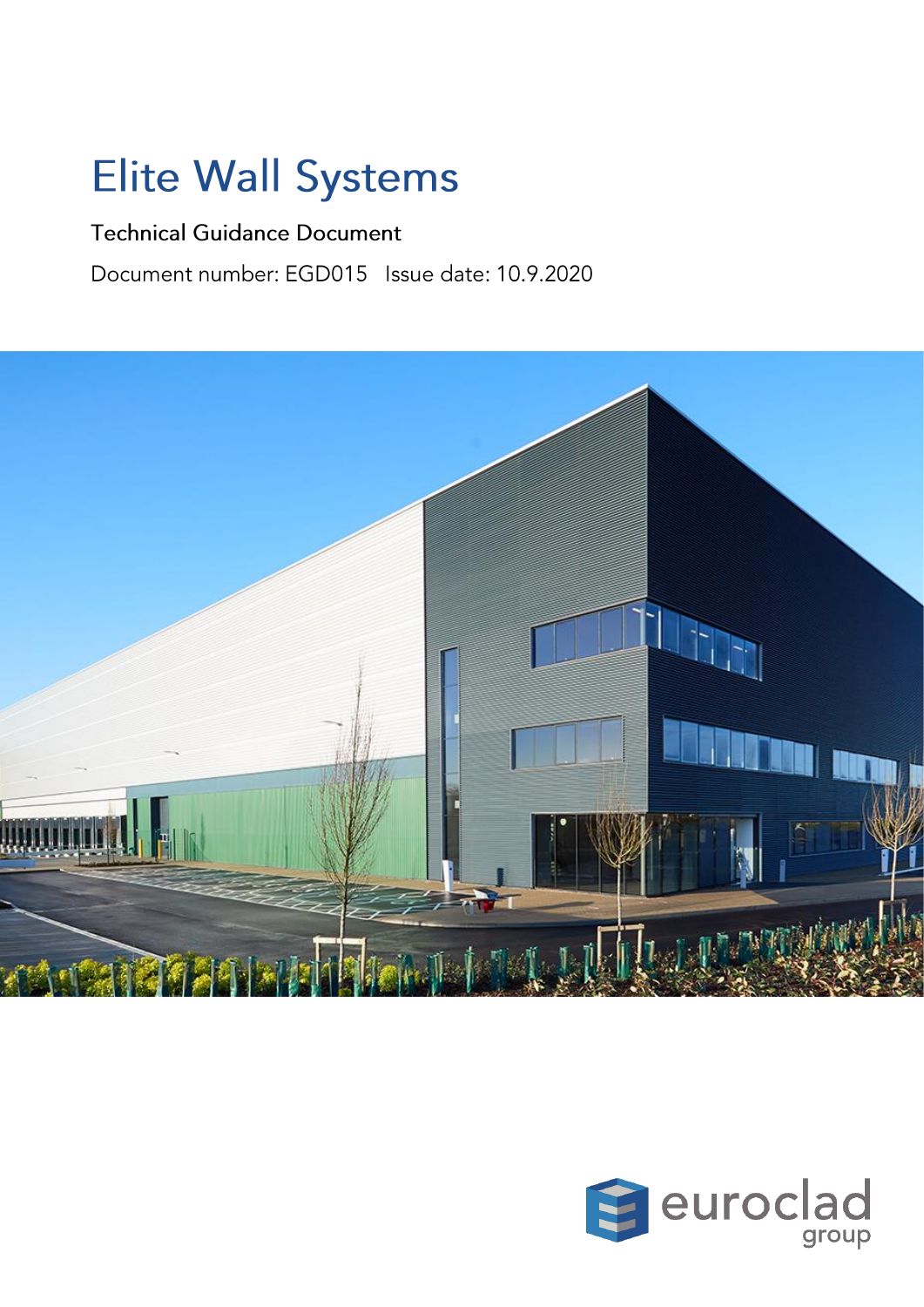

# Contents

| Appendix A: Boundary conditions & notes regarding HPS200 Ultra coated sheet  3 |  |
|--------------------------------------------------------------------------------|--|
|                                                                                |  |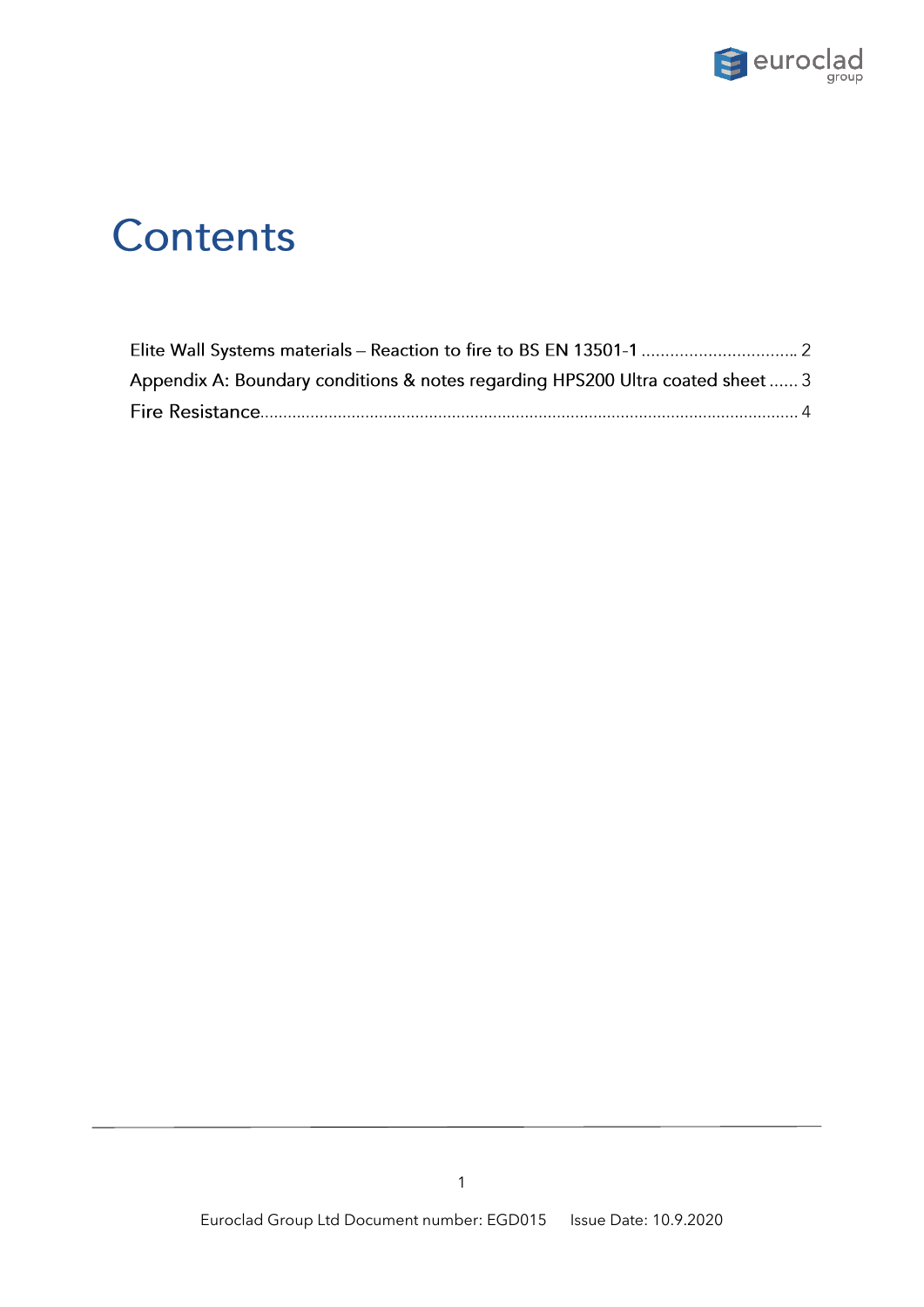

## Elite Wall Systems materials - Reaction to fire to **BS EN 13501-1**

Performance in terms of Reaction to fire classifies products as A1, A2, B, C, D, E or F (with class A1 being the highest performance and F being the lowest) in accordance with BS EN 13501-1.

The classes of reaction to fire performance of A2, B, C, D and E are accompanied by additional classifications related to the production of smoke (s1, s2, s3) and/or flaming droplets/particles (d0, d1, d2).

See table 1, below for materials performances:

| <b>Table 1</b>                                                                              |                                                                                              | EN 13501-1<br>BS.<br>classification |
|---------------------------------------------------------------------------------------------|----------------------------------------------------------------------------------------------|-------------------------------------|
| <b>Standard Components</b>                                                                  | <b>Material</b>                                                                              |                                     |
| Liner sheets & flashings                                                                    | Coated steel - Polyester coated (with polyester<br>backing coat)                             | A <sub>1</sub>                      |
| Quattro spacer system                                                                       | Galvanised steel                                                                             | A1                                  |
| Insulation                                                                                  | Mineral wool or glasswool                                                                    | A <sub>1</sub>                      |
| Outer sheet & flashings                                                                     | Coated steel Colorcoat Prisma, Prisma Elements,<br>Prisma Matt (with polyester backing coat) | A <sub>1</sub>                      |
| Outer sheet & flashings                                                                     | Coated steel Colorcoat HPS200 Ultra (with<br>polyester backing coat)                         | $C-s2, d0#$                         |
| Components excluded from requirements<br>for relevant buildings under Regulation<br>7(3)(h) | "Sealants, fixings & gaskets" ("gaskets" would<br>include closure fillers).                  | N/A                                 |

Standard Elite wall systems 50-60 utilising standard coated steel external sheet options comply with the requirements for buildings other than those described in Regulation 7(4) & 7 (12.10) without the need for testing to BS EN 8414 and classification under BR135 via B4, 12.3 option "a.", following the provisions of paragraphs 12.5 to 12.9.

Aluminium coated sheets, breather membranes and separate VCL's are not standard specification components for Elite wall systems but fire rated options are available (should they form part of a modified system specification through consultation with Euroclad).

# For buildings other than those described as "Relevant Buildings" in Regulation 7(4) - Note 2 of the table "Reaction to fire of external surfaces of walls" on page 2 can be referenced for HPS200 Ultra external sheet, if appropriate to the project. The content of the table is from -Approved Documents Part B Volume 1, table 10.1 & Volume 2, table 12.1. July 2019.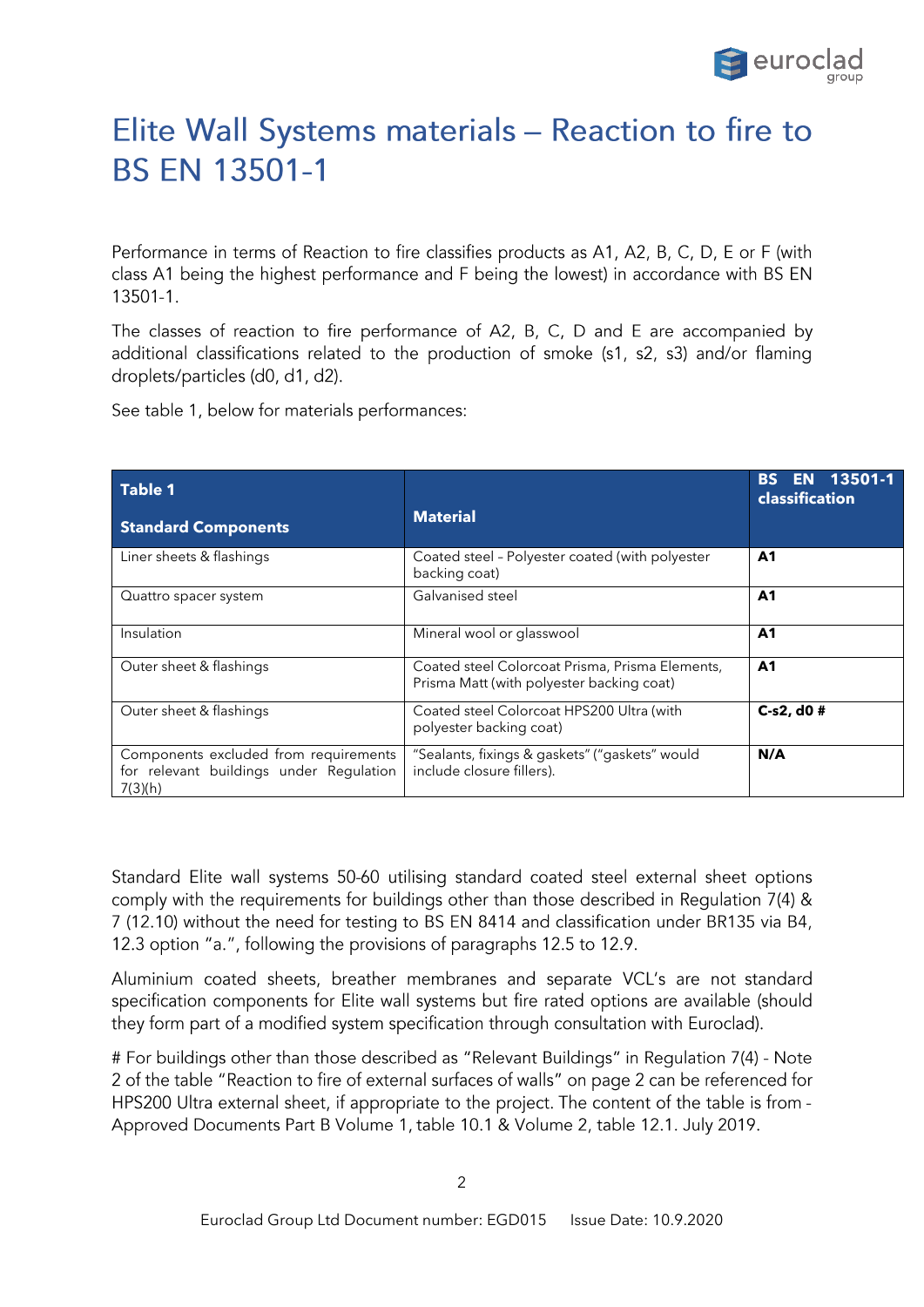

## Appendix A: Boundary conditions & notes regarding HPS200 Ultra coated sheet

#### **Reaction to fire performance of external surface of walls.**

Source - Approved Documents Part B Volume 1, table 10.1 & Volume 2, table 12.1. July 2019

| <b>Building type</b>                                     | <b>Building height</b>  | < 1m<br>from<br>the<br>relevant boundary      | 1 <sub>m</sub><br>from the<br>relevant<br>or more<br>boundary                                                                                                                                                                                                        |
|----------------------------------------------------------|-------------------------|-----------------------------------------------|----------------------------------------------------------------------------------------------------------------------------------------------------------------------------------------------------------------------------------------------------------------------|
| "Relevant buildings" as defined<br>in<br>regulation 7(4) |                         | Class $A2-s1$ , $d0^{(1)}$ or<br>better       | Class A2-s1, d0 <sup>(1)</sup> or better                                                                                                                                                                                                                             |
| &<br>Assembly<br>recreation                              | >18m                    | Class B-s3, d2 <sup>(2)</sup><br>or<br>better | From ground level to 18m: Class C-<br>s3, $d2^{(3)}$ or better.<br>From 18m in height and above: Class B-<br>s3, d2 <sup>(2)</sup> or better                                                                                                                         |
|                                                          | 18 <sub>m</sub> or less | Class B-s3, d2 <sup>(2)</sup><br>or<br>better | Up to 10m above ground level: ClassC-<br>s3, d2(3) or better<br>Up to 10m above a roof or any part of the<br>building to which the public have access:<br>Class C-s3, $d2^{(3)}$ or better <sup>(4)</sup><br>From 10m in height and above: no<br>minimum performance |
| Any other building                                       | $>$ than 18 $m$         | Class B-s3, d2 <sup>(2)</sup><br>or<br>better | From ground level to 18m: Class C-<br>s3,d2(3) or better.<br>From 18m in height and above: Class B-<br>s3, d2 <sup>(2)</sup> or better                                                                                                                               |
| <b>NOTES:</b>                                            | 18m or less             | Class B-s3, d2 <sup>(2)</sup><br>or<br>better | No provisions                                                                                                                                                                                                                                                        |
|                                                          |                         |                                               | la addition to the requirements within this table. buildings with a ten commised sterey above 10m should also                                                                                                                                                        |

In addition to the requirements within this table, buildings with a top occupied storey above 18m should also meet the provisions of paragraphs 10.6 (Volume 1), 12.6 (Volume 2).

In all cases, the advice in paragraphs 10.4 (Volume 1) and 12.4 (Volume 2) should be followed.

1) The restrictions for these buildings apply to all the materials used in the external wall and specified attachments (see paragraphs 10.9 to 10.12 (Volume 1) & 12.10 to 12.13 (Volume 2) for further guidance).

2) Profiled or flat steel sheet at least 0.5mm thick with an organic coating of no more than 0.2mm thickness is also acceptable.

3) Timber cladding at least 9mm thick is also acceptable.

4) 10m is measured from the top surface of the roof.

#### Note that external walls may need fire resistance to meet the requirements of Approved Documents general provisions, Section 7 or Section 13.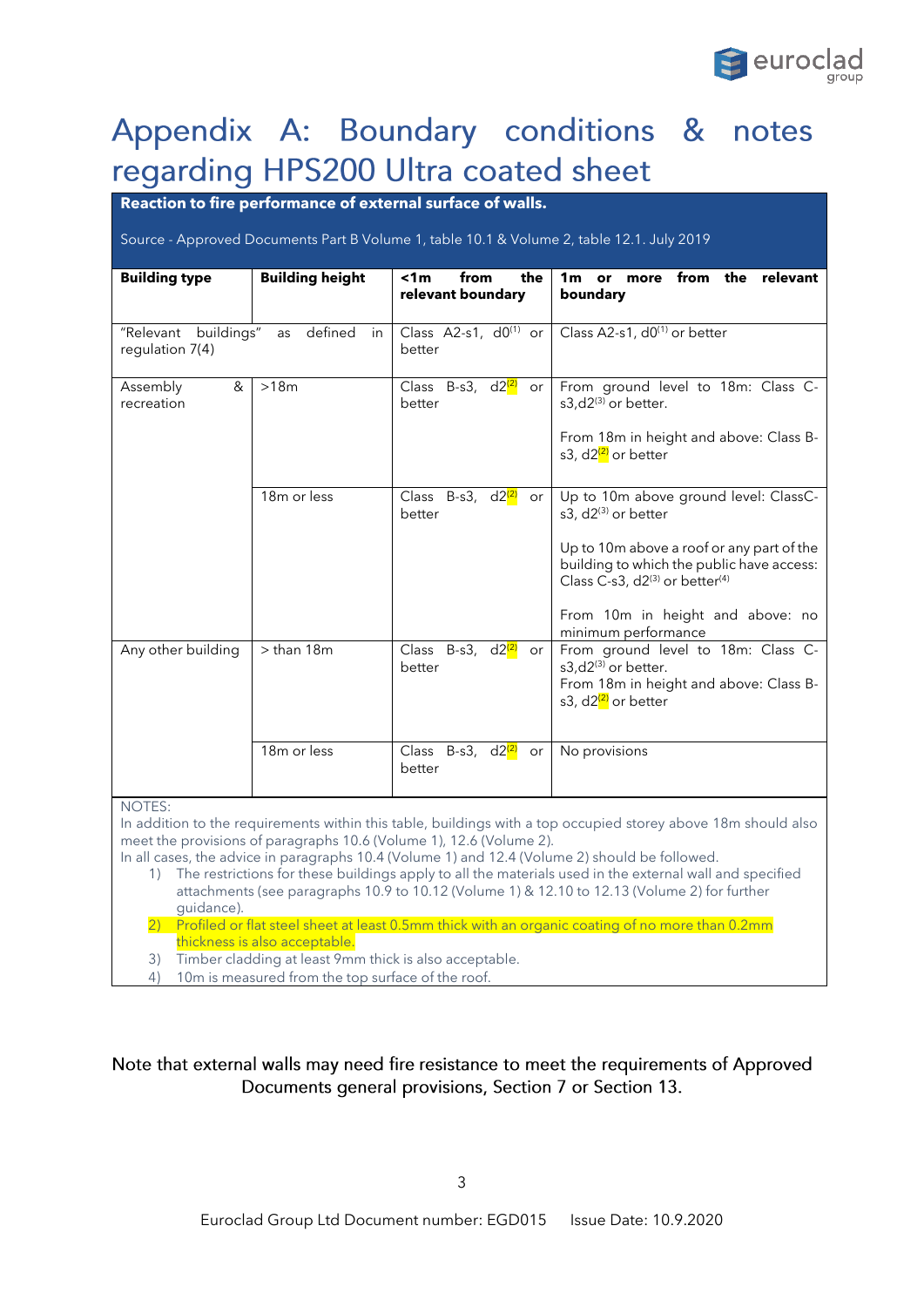

### <span id="page-4-0"></span>**Fire Resistance**

Our built-up wall systems have continued to evolve and develop since our first system BS476 Part 22 fire test in 1985 and we are still engaged in regular testing programmes.

Elite wall systems have been extensively tested and assessed by LPCB, Warrington Fire, BRE and BM Trada.

Tests have been conducted on Elite wall systems to BS476 Part 22, BS EN1364-1: 2015, BS EN1363-1: 2012, LPS1181 and LPS1208.

The performances are summarised in our LPCB certification to LPS1181 and LPS1208 which is available to download from our website: https://www.euroclad.com/media/4040/lps1181certificate-c879a-03-euro-clad.pdf

Installed in accordance with our Elite systems standard specifications and drawings with a minimum of 120mm insulation, coated steel liners and coated steel outer sheets, the systems are certified for up to 4 hours Integrity and 15 minutes Insulation (or 30 minutes Insulation when using Rockwool Cladding Roll and with stitched liner side laps).

Guidance in the event of queries can be sought from our Technical Department. Testing is ongoing and updates will be noted as soon as practically possible.